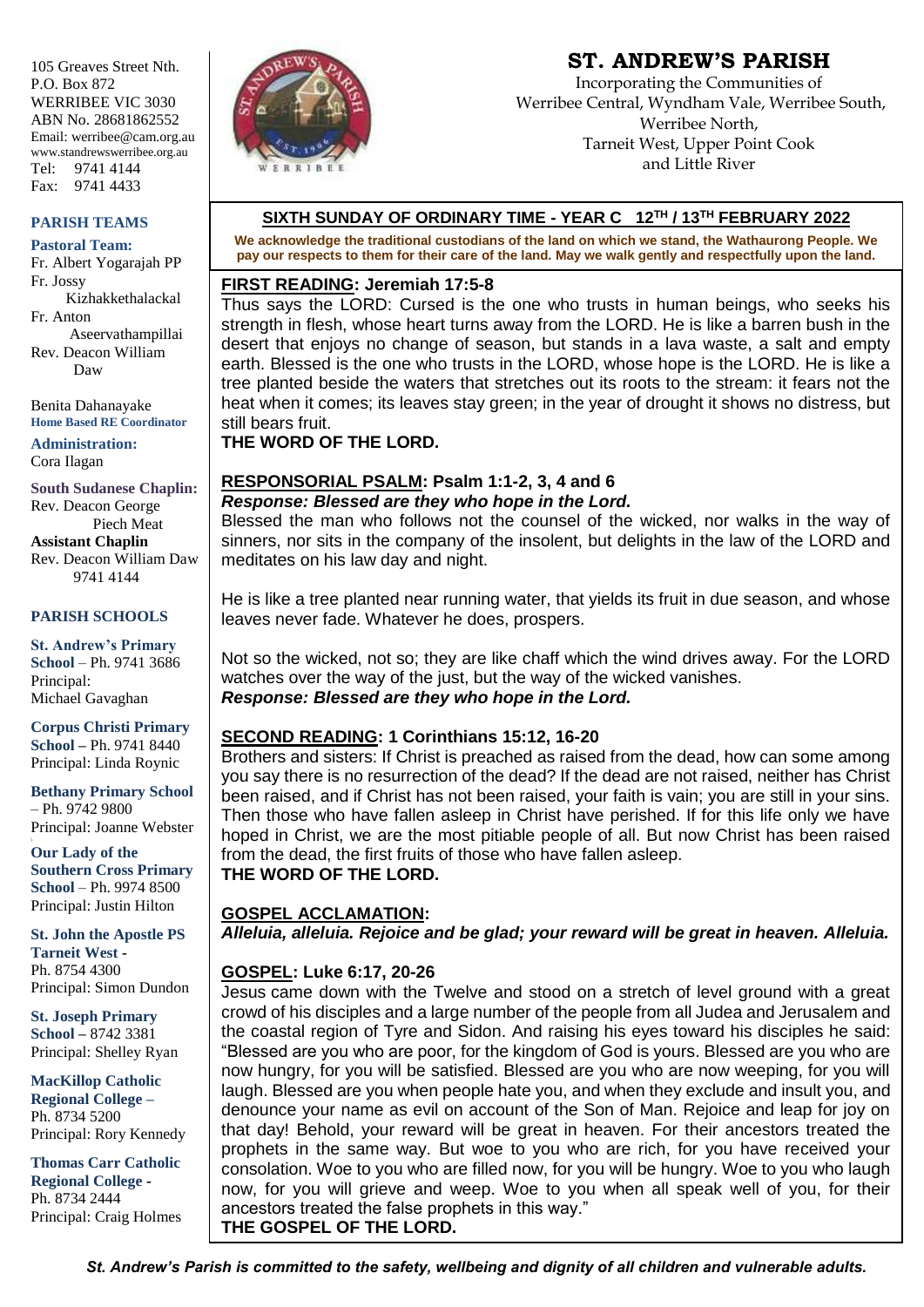# **GOSPEL REFLECTION:**

Paul teaches us that, united to Christ through faith and in baptism, we are united in his death and resurrection. With Christ we die to sin; with him we rise to a new life. We cannot wait to see proof of our transformation before we change our actions. The proof is in the lives we live in faith. To deny that we have died and been raised is to deny the resurrection of Christ. Paul insists that they cannot be separated. The challenge is to live in and out of this faith. Both Jeremiah and Jesus introduce us to such a way of living. It is a way of paradox, a way that moves us beyond the self-centred standards of the world. The poor, the hungry, those who weep, and those who are persecuted are really the

ones who are blessed. The victims of our social and economic systems, those who have been ravaged by war or have been made vulnerable by life itself are the ones who, if they place their trust in God, will be blessed in the end. They may appear to be the outcasts of this world, but, if they are filled with faith, they will inherit heaven. The wealth of this world and its pleasures are not the blessings that we might think they are. They can blind us to the real values of life and prevent us from dying to the world and living resurrected lives in Christ. *Dianne Bergant CSA* 

**PRAYER AT HOME:** This week, repeat the response to the psalm often: *Happy are they who hope in the Lord.*

**VOCATION VIEW:** Christ's resurrection makes our faith fruitful and our lives worthwhile. Be open to Jesus' great gift. (1 Cor 12, 16-20)

**RECENT DEATH:** Giuseppe Giglio

**ONE MONTH ANNIVERSARY:** Aldo Cannizzaro (11am Mass)

**ANNIVERSARY:** Theresa Sciberras (6pm Mass)

**PRAYER FOR THE SICK:** Agata (Tna) Ravaneschi, Roger Camacho, Mrs. Fabiana Prado Mejia

**The names for Prayers for the Sick will be deleted after 3 months. If you have a name you would like to include, please contact the Parish Office.**

**REMINDER: Parishioners please note that names for Recently Deceased, Anniversaries etc. to be included in the Sunday Bulletin must indicate the time of Mass you will be attending for name to be mentioned and request must be at the Parish Office no later than Wednesday afternoon and please address envelopes to the Admin Staff.** 

# **WEEKDAY LITURGY (14th to 19th February. 2022) ST. ANDREW'S CHURCH**

*Mon - 9.00am Liturgy of the word with Communion Tues to Sat - 9.00am Mass*

#### **WEEKEND MASSES (19 th & 20th February. 2022)**

# **ST. ANDREW'S CHURCH**

*Sat - 6.00pm Vigil Mass Sun: 8.00am Mass, 9.30am Mass, 11.00am Mass and 5.00pm Mass*

# **MASS OFFERING FOR RECENT DEATH AND DEATH ANNIVERSARY**

If you want to request for mass to be offered for your dearly beloved who passed away recently or for death anniversary, Priests will offer mass for their souls at the time you are attending mass. You can drop your mass offering request with name, date and time when you want to offer the mass in the dropbox located at the side door of the Presbytery or at the Parish Office. Their names will be listed on the Take Away Sheet. Thank you.

#### **DAILY ROSARY ON**

We are inviting you to join us to pray the Rosary at home with the family. Please join us via Zoom Meeting every night at 6.55pm for 7.00 pm start

https://us04web.zoom.us/j/2764655672?pwd=bD ZuUEJpWVp6bUFVMkJ6bkpRQ0xoZz09

Meeting ID: 276 465 5672 Password: 9rGLKz

*Let us continue to pray together for each other.*

# **WELCOME**

We are happy that almost all restrictions are relaxed but let us take care to be safe.

- QR Code sign in upon entry
- Hand Sanitizing
- Wearing Mask is required inside the Church
- If you have cold, cough or feeling ill, please stay home.

**HELP US MAKE OUR CHURCH SAFE TO EVERYONE**

Thank you

Remaining mindful in our care and protection for the most vulnerable..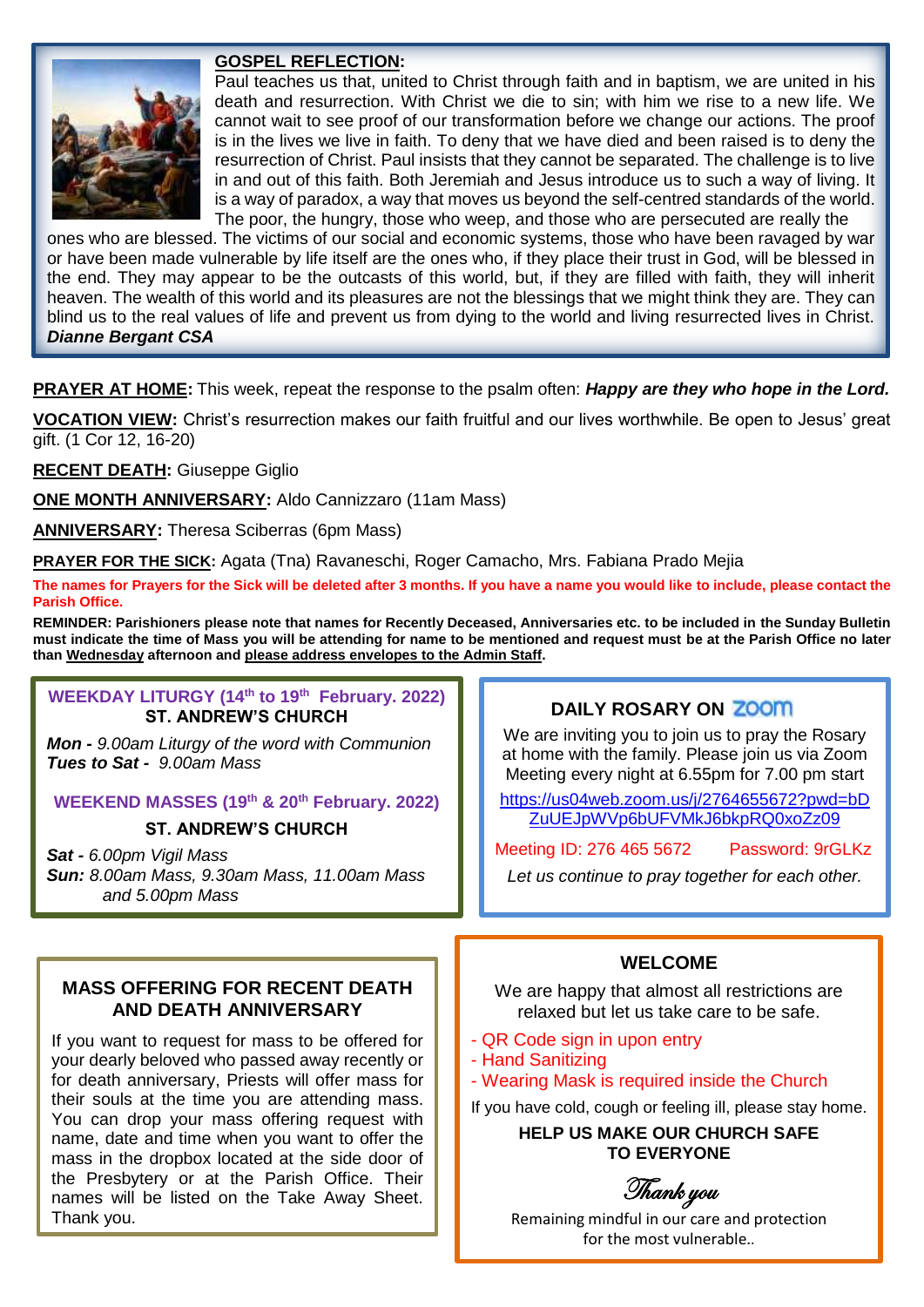## **CHAPLAINCY APPEAL 2022**

This weekend is the Chaplaincy Appeal. Donations from our parish community will help the Chaplaincy programs to support the most vulnerable people in our community. Your support and generosity will ensure that Catholic Chaplains can continue to be the messengers of God's mercy, love and compassion. Parishioners are encouraged to offer prayers and financial support to help provide continued spiritual and emotional comfort to individuals and families in Victoria facing loneliness, illness, pain, grief and death. *You can donate using the envelopes available or online at www.catholiccarevic.org.au or call (03) 9287 5513.*

## **THE PARISH REQUIRES THAT YOU BEGIN TO PREPARE AT LEAST 3 MONTHS PRIOR TO YOUR PREFERRED DATE FOR YOUR CHILD'S BAPTISM**

### **NEW ENVELOPES for FINANCIAL YEAR 2022**

New sets of Thanksgiving envelopes in street alphabetical order are available for collection after all masses from the Church. It would help greatly if you could deliver some in your area.

Thank for your continuous support to our Parish.

|                                             | 6.00pm                                |                                 | 8.00am                         |                                                                                                                 | 9.30am                                       | 11.00am                      | 5.00pm                      |
|---------------------------------------------|---------------------------------------|---------------------------------|--------------------------------|-----------------------------------------------------------------------------------------------------------------|----------------------------------------------|------------------------------|-----------------------------|
| <b>LECTORS</b><br>$19th/20th$ Feb           | <b>Royston</b><br><b>Fernandes</b>    |                                 | Kasileta Kaio-<br><b>Adams</b> |                                                                                                                 | <b>Mary Nguyen</b>                           | Sandy<br><b>Henderson</b>    | <b>Young Adult</b>          |
| <b>MUSIC</b><br>19th/20th Feb               | <b>Sariling</b><br><b>Tinig Choir</b> |                                 | Tina D'Monte<br>and Red Dubier |                                                                                                                 | <b>Volunteer</b>                             | <b>Flo and Kata</b><br>Choir | <b>Youth Group</b><br>Choir |
| <b>COMMUNION</b><br><b>SERVICE (MONDAY)</b> |                                       | This week:<br>Next week:        |                                | Mon 14 Feb:<br><b>Marie Helene Chong</b><br>Mon 21 Feb:<br>J. Hennessy                                          |                                              |                              |                             |
| <b>CLEANER</b>                              |                                       | <b>Cleaning:</b><br>Vacumming:  |                                | Mon 14 Feb:<br><b>Volunteer</b><br><b>18 Feb:</b><br>Fri<br><b>Volunteer</b><br>Mon 14 Feb:<br><b>Volunteer</b> |                                              |                              |                             |
| <b>ALTAR CLOTH</b>                          |                                       | This week:<br><b>Next week:</b> |                                | Sun 13 Feb:<br>Sun 20 Feb:                                                                                      | C. Atkinson<br>J. Francisco                  |                              |                             |
| <b>OUR LADY'S STATUE</b>                    |                                       | This week:<br><b>Next week:</b> |                                | <b>Sun 13 Feb:</b><br>Sun 20 Feb:                                                                               | <b>Powlin John</b><br><b>Maria Malanyaon</b> |                              |                             |

# **ROSTERS FOR THE WEEK OF 14th – 20th February 2021**

**OUR LADY'S STATUE –** Roster for our Lady's Statue for 2022 is now available in the Foyer. If you would like to have the statue at your home, please fill in the Roster Sheet or call the Parish Office on 9741 4144. Thank you.

**EL SHADDAI CHARISMATIC PRAYER GROUP** - continues on Tuesday, 15<sup>th</sup> February 2022, at 1pm -2.30pm in Penola Hub, 33 Mortimer Street, Werribee. Adoration of the Blessed Sacrament, *Theme 'The Eucharist The Real Presence Of Jesus Christ Our Risen Lord And Saviour.'* Everyone is welcome. God bless you all and your loved ones.

**RINNOVAMENTO NELLO SPIRITO SANTO ITALIANO -** Ricorda a tutti i membri del gruppo di preghiera italiano che il nostro incontro settimanale riapre il 16 Febbraio 2022 alle ore 10am fino le 12pm nella Penola Hub 33 Mor timer Street, Werribee tema per il primo incontro iniziamo con la **SANTA MESSA** con la speranza di vedervi tutti un caro saluto e ci vediamo presto.

**PEONIES CRAFT GROUP** is on every Thursday 9.30am. It is a friendly group, which meets every Wednesday at the Penola Hub from 9.30am until mid-day. We meet for companionship, having a cup of tea or coffee together and sewing, knitting, crochet or whatever craft each person likes to do. Sometimes we just come along to meet with our friends. We welcome all ages and cultures. Please contact the Parish office for further details.